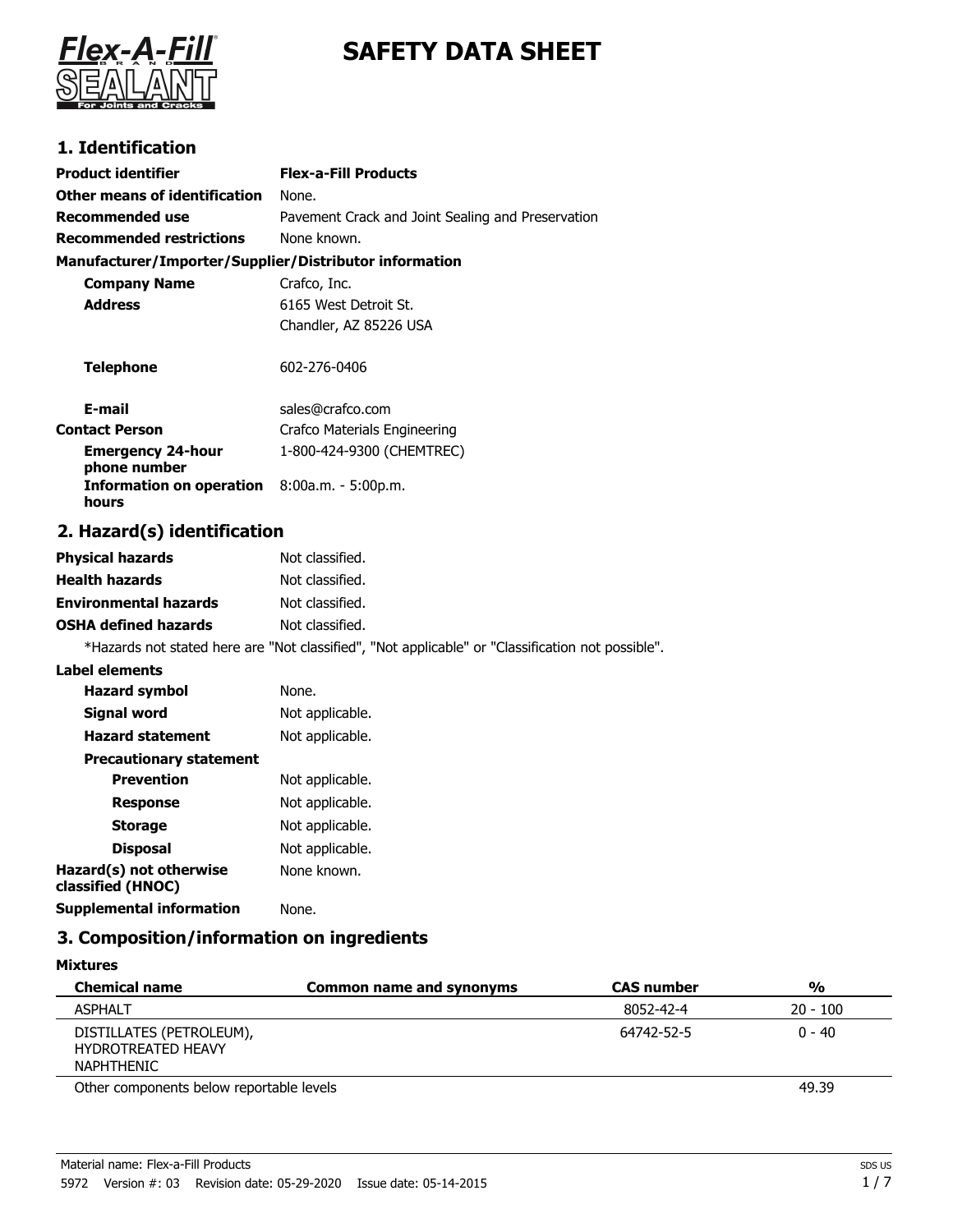### **4. First-aid measures**

| <b>Inhalation</b>                                                                   | If breathing is difficult, remove to fresh air and keep at rest in a position comfortable for breathing.<br>Get medical attention, if needed. Call a physician if symptoms develop or persist.                                                                                                                                 |
|-------------------------------------------------------------------------------------|--------------------------------------------------------------------------------------------------------------------------------------------------------------------------------------------------------------------------------------------------------------------------------------------------------------------------------|
| <b>Skin contact</b>                                                                 | In case of contact, immediately flush skin with plenty of water for at least 15 minutes while<br>removing contaminated clothing and shoes. Thoroughly wash (or discard) clothing and shoes<br>before reuse.                                                                                                                    |
| Eye contact                                                                         | Immediately flush eyes with plenty of water for at least 15 minutes. If a contact lens is present, DO<br>NOT delay irrigation or attempt to remove the lens. Get medical attention if irritation develops and<br>persists.                                                                                                     |
| <b>Ingestion</b>                                                                    | Rinse mouth. Do not induce vomiting. Do not use mouth-to-mouth method if victim ingested the<br>substance. Call a POISON CENTER or doctor/physician if you feel unwell.                                                                                                                                                        |
| Most important<br>symptoms/effects, acute and<br>delayed                            | Not available.                                                                                                                                                                                                                                                                                                                 |
| <b>Indication of immediate</b><br>medical attention and special<br>treatment needed | In case of ingestion, the decision of whether or not to induce vomiting should be made by the<br>attending physician. Certain pre-existing conditions may make workers particularly susceptible to<br>the effects of this chemical: asthma, allergies, impaired pulmonary function.                                            |
| <b>General information</b>                                                          | If you feel unwell, seek medical advice (show the label where possible). Ensure that medical<br>personnel are aware of the material(s) involved, and take precautions to protect themselves. Show<br>this safety data sheet to the doctor in attendance. Discard any shoes or clothing items that cannot<br>be decontaminated. |

## **5. Fire-fighting measures**

| Suitable extinguishing media                                                     | Water fog. Foam. Dry chemical powder. Carbon dioxide (CO2). Addition of water or foam to the fire<br>may cause frothing.                                                                                                                                                                                                                                                                                                                                                                                                                              |
|----------------------------------------------------------------------------------|-------------------------------------------------------------------------------------------------------------------------------------------------------------------------------------------------------------------------------------------------------------------------------------------------------------------------------------------------------------------------------------------------------------------------------------------------------------------------------------------------------------------------------------------------------|
| Unsuitable extinguishing<br>media                                                | Do not use a solid water stream as it may scatter and spread fire.                                                                                                                                                                                                                                                                                                                                                                                                                                                                                    |
| <b>Specific hazards arising from</b><br>the chemical                             | Fire may produce irritating, corrosive and/or toxic gases. Development of hazardous combustion<br>gases or vapours possible in the event of a fire. The following may develop: Acrolein.                                                                                                                                                                                                                                                                                                                                                              |
| <b>Special protective equipment</b><br>and precautions for<br>firefighters       | Firefighters must use standard protective equipment including flame retardant coat, helmet with<br>face shield, gloves, rubber boots, and in enclosed spaces, SCBA. Firefighters should wear full<br>protective clothing including self contained breathing apparatus. Structural firefighters protective<br>clothing will only provide limited protection.                                                                                                                                                                                           |
| <b>Fire fighting</b><br>equipment/instructions                                   | In case of fire and/or explosion do not breathe fumes. Firefighters must use standard protective<br>equipment including flame retardant coat, helmet with face shield, gloves, rubber boots, and in<br>enclosed spaces, SCBA. ALWAYS stay away from tanks engulfed in flame. Fight fire from maximum<br>distance or use unmanned hose holders or monitor nozzles. In the event of fire, cool tanks with<br>water spray. By fire, toxic gases may be formed (COx, NOx). Keep run-off water out of sewers and<br>water sources. Dike for water control. |
| <b>Specific methods</b>                                                          | In the event of fire and/or explosion do not breathe fumes. In the event of fire, cool tanks with<br>water spray. Use water spray to cool unopened containers.                                                                                                                                                                                                                                                                                                                                                                                        |
| 6. Accidental release measures                                                   |                                                                                                                                                                                                                                                                                                                                                                                                                                                                                                                                                       |
| <b>Personal precautions,</b><br>protective equipment and<br>emergency procedures | Keep unnecessary personnel away. Wear appropriate protective equipment and clothing during<br>clean-up. Ventilate closed spaces before entering them. Do not touch or walk through spilled<br>material.                                                                                                                                                                                                                                                                                                                                               |
| <b>Methods and materials for</b><br>containment and cleaning up                  | ELIMINATE all ignition sources (no smoking, flares, sparks or flames in immediate area). Dike far<br>ahead of spill for later disposal. Following product recovery, flush area with water.                                                                                                                                                                                                                                                                                                                                                            |

Never return spills in original containers for re-use.

Prevent further leakage or spillage if safe to do so. Runoff or release to sewer, waterway or ground is forbidden. **Environmental precautions**

## **7. Handling and storage**

| <b>Precautions for safe handling</b> | The product is non-combustible. If heated, irritating vapors may be formed. Do not use in areas<br>without adequate ventilation. Wash hands thoroughly after handling. Wash hands after handling.<br>Observe good industrial hygiene practices. |
|--------------------------------------|-------------------------------------------------------------------------------------------------------------------------------------------------------------------------------------------------------------------------------------------------|
| Conditions for safe storage,         | Prevent electrostatic charge build-up by using common bonding and grounding techniques. Store in                                                                                                                                                |
| including any                        | a well-ventilated place. Keep the container tightly closed and dry. Store in a closed container away                                                                                                                                            |
| <i>incompatibilities</i>             | from incompatible materials. Keep out of the reach of children.                                                                                                                                                                                 |

Material name: Flex-a-Fill Products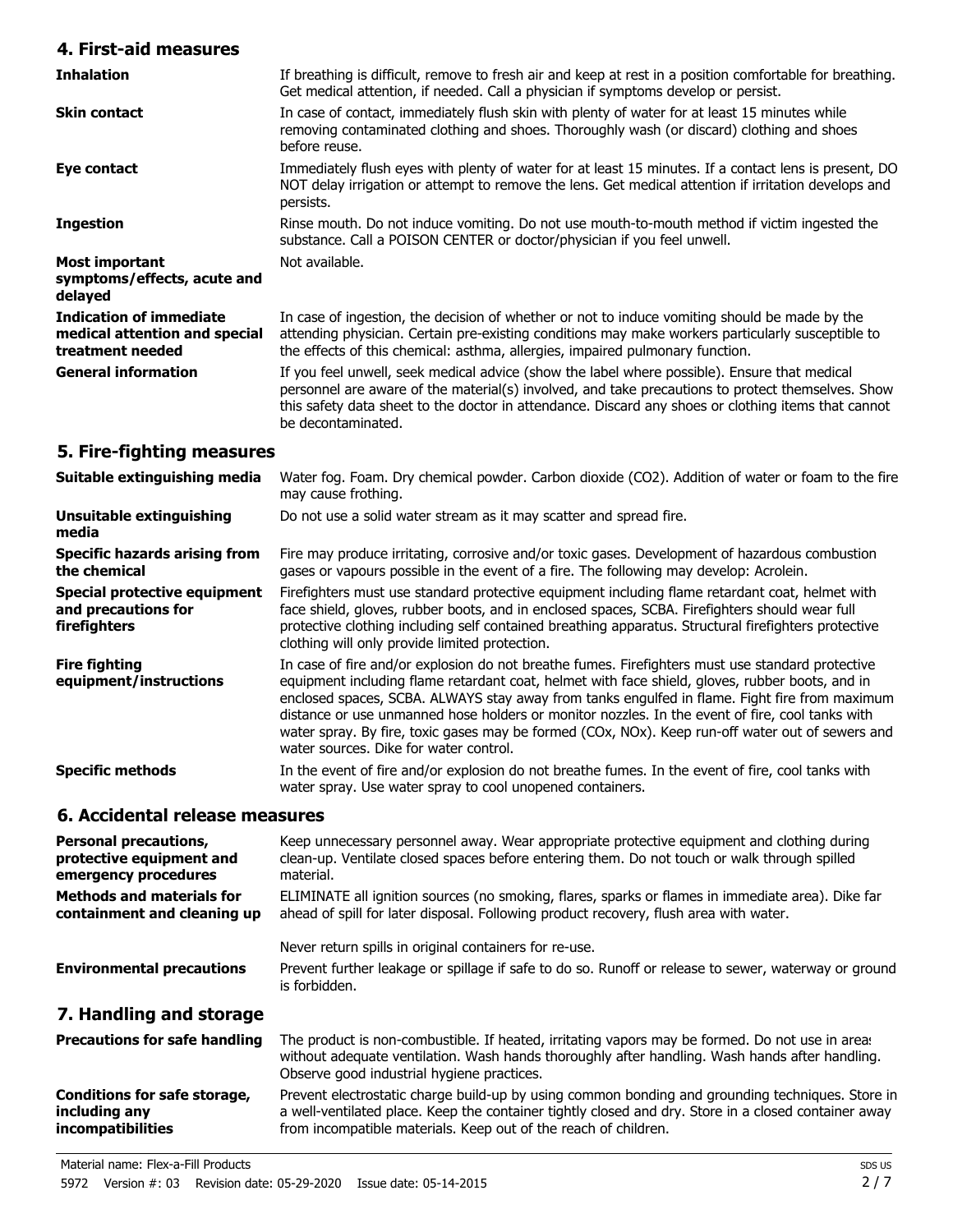## **8. Exposure controls/personal protection**

### **Occupational exposure limits**

| <b>Components</b>                                                                                 | US. OSHA Table Z-1 Limits for Air Contaminants (29 CFR 1910.1000)<br><b>Type</b>                                                                                                                                | <b>Value</b>  | Form                |
|---------------------------------------------------------------------------------------------------|-----------------------------------------------------------------------------------------------------------------------------------------------------------------------------------------------------------------|---------------|---------------------|
| <b>DISTILLATES</b><br>(PETROLEUM),<br>HYDROTREATED HEAVY<br><b>NAPHTHENIC (CAS</b><br>64742-52-5) | PEL                                                                                                                                                                                                             | 5 mg/m $3$    | Mist.               |
| <b>US. ACGIH Threshold Limit Values</b><br><b>Components</b>                                      | <b>Type</b>                                                                                                                                                                                                     | <b>Value</b>  | Form                |
| ASPHALT (CAS 8052-42-4)                                                                           | <b>TWA</b>                                                                                                                                                                                                      | $0.5$ mg/m3   | Inhalable fume.     |
| <b>DISTILLATES</b><br>(PETROLEUM),<br>HYDROTREATED HEAVY<br>NAPHTHENIC (CAS<br>64742-52-5)        | <b>TWA</b>                                                                                                                                                                                                      | 5 mg/m $3$    | Inhalable fraction. |
| <b>US. NIOSH: Pocket Guide to Chemical Hazards</b><br><b>Components</b>                           | <b>Type</b>                                                                                                                                                                                                     | <b>Value</b>  | Form                |
| ASPHALT (CAS 8052-42-4)                                                                           | Ceiling                                                                                                                                                                                                         | 5 mg/m $3$    | Fume.               |
| <b>DISTILLATES</b><br>(PETROLEUM),<br>HYDROTREATED HEAVY<br>NAPHTHENIC (CAS<br>64742-52-5)        | Ceiling                                                                                                                                                                                                         | 1800 mg/m3    |                     |
|                                                                                                   | <b>STEL</b>                                                                                                                                                                                                     | $10$ mg/m $3$ | Mist.               |
|                                                                                                   | <b>TWA</b>                                                                                                                                                                                                      | 350 mg/m3     |                     |
| <b>Biological limit values</b>                                                                    | No biological exposure limits noted for the ingredient(s).                                                                                                                                                      |               |                     |
| <b>Appropriate engineering</b><br>controls                                                        | Provide adequate ventilation, including appropriate local extraction, to ensure that the defined<br>occupational exposure limit is not exceeded.                                                                |               |                     |
| <b>Eye/face protection</b>                                                                        | Individual protection measures, such as personal protective equipment<br>Wear safety glasses; chemical goggles (if splashing is possible). Wear chemical goggles; face shield<br>(if handling molten material). |               |                     |
| <b>Skin protection</b>                                                                            |                                                                                                                                                                                                                 |               |                     |
| <b>Hand protection</b>                                                                            | Chemical resistant gloves are recommended. If contact with forearms is likely wear gauntlet style<br>gloves.                                                                                                    |               |                     |
| <b>Other</b>                                                                                      | Wear suitable protective clothing and eye/face protection. Use of an impervious apron is<br>recommended.                                                                                                        |               |                     |
| <b>Respiratory protection</b>                                                                     | When workers are facing concentrations above the exposure limit they must use appropriate<br>certified respirators.                                                                                             |               |                     |
| <b>Thermal hazards</b>                                                                            | During product use, there is a risk of thermal burns.                                                                                                                                                           |               |                     |
| <b>General hygiene</b><br>considerations                                                          | When using do not smoke. Avoid contact with eyes. Avoid contact with skin. Keep away from food<br>and drink. Handle in accordance with good industrial hygiene and safety practice.                             |               |                     |
| 9. Physical and chemical properties                                                               |                                                                                                                                                                                                                 |               |                     |
| <b>Appearance</b>                                                                                 | Solid.                                                                                                                                                                                                          |               |                     |
| <b>Physical state</b>                                                                             | Solid.                                                                                                                                                                                                          |               |                     |
| <b>Form</b>                                                                                       | Solid.                                                                                                                                                                                                          |               |                     |
| Color                                                                                             | Black. Dark brown                                                                                                                                                                                               |               |                     |
| Odor                                                                                              | Product is a black, semi-solid with a burnt tar odor.                                                                                                                                                           |               |                     |
| <b>Odor threshold</b>                                                                             | Not available.                                                                                                                                                                                                  |               |                     |

**Melting point/freezing point** 150 - 250 °F (65.56 - 121.11 °C) ASTM D36 Softening Point

**pH** Not available.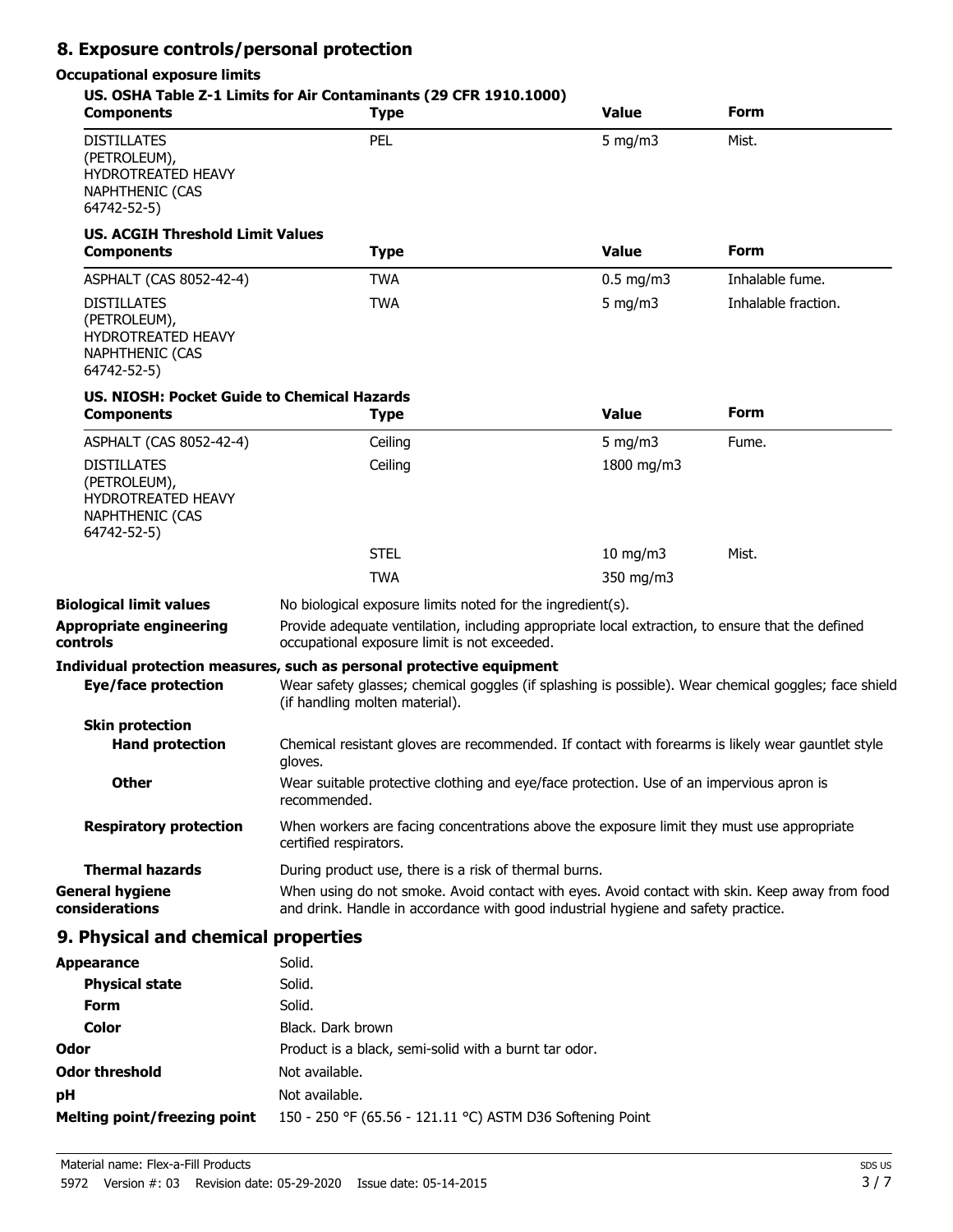| Initial boiling point and<br>boiling range          | $> 800$ °F ( $> 426.67$ °C) |
|-----------------------------------------------------|-----------------------------|
| <b>Flash point</b>                                  | > 400.0 °F (> 204.4 °C)     |
| <b>Evaporation rate</b>                             | Not available.              |
| Flammability (solid, gas)                           | Not available.              |
| <b>Upper/lower flammability or explosive limits</b> |                             |
| <b>Flammability limit - lower</b><br>(%)            | Not available.              |
| <b>Flammability limit -</b><br>upper $(% )$         | Not available.              |
| <b>Explosive limit - lower</b><br>(%)               | Not available.              |
| <b>Explosive limit - upper</b><br>(%)               | Not available.              |
| Vapor pressure                                      | Not available.              |
| <b>Vapor density</b>                                | Not available.              |
| <b>Relative density</b>                             | Not available.              |
| Solubility(ies)                                     |                             |
| <b>Solubility (water)</b>                           | Not available.              |
| <b>Partition coefficient</b><br>(n-octanol/water)   | Not available.              |
| <b>Auto-ignition temperature</b>                    | $>$ 700 °F ( $>$ 371.11 °C) |
| <b>Decomposition temperature</b>                    | Not available.              |
| <b>Viscosity</b>                                    | Not available.              |
| <b>Other information</b>                            |                             |
| <b>Density</b>                                      | Not Available               |
| <b>Percent volatile</b>                             | $0\%$                       |
| <b>Specific gravity</b>                             | $1.00 - 1.90$               |

# **10. Stability and reactivity**

| <b>Reactivity</b>                            | Not available.                                                                                                                               |
|----------------------------------------------|----------------------------------------------------------------------------------------------------------------------------------------------|
| <b>Chemical stability</b>                    | Material is stable under normal conditions.                                                                                                  |
| <b>Possibility of hazardous</b><br>reactions | Hazardous polymerization does not occur.                                                                                                     |
| <b>Conditions to avoid</b>                   | Strong oxidizing agents.                                                                                                                     |
| <b>Incompatible materials</b>                | Incompatible with oxidizing agents.                                                                                                          |
| <b>Hazardous decomposition</b><br>products   | Upon decomposition, product emits acrid dense smoke with carbon dioxide, carbon monoxide, trace<br>oxides of nitrogen and sulfur, and water. |

# **11. Toxicological information**

### **Information on likely routes of exposure**

| <b>Inhalation</b>                                                                  | May be harmful if inhaled. However, this product does not currently meet the criteria for<br>classification.                     |  |
|------------------------------------------------------------------------------------|----------------------------------------------------------------------------------------------------------------------------------|--|
| <b>Skin contact</b>                                                                | Frequent or prolonged contact may defat and dry the skin, leading to discomfort and dermatitis                                   |  |
| Eye contact                                                                        | May be irritating to eyes.                                                                                                       |  |
| <b>Ingestion</b>                                                                   | May cause gastrointestinal discomfort if swallowed. Do not induce vomiting. Vomiting may<br>increase risk of product aspiration. |  |
| Symptoms related to the<br>physical, chemical and<br>toxicological characteristics | Not available.                                                                                                                   |  |
| <b>Information on toxicological effects</b>                                        |                                                                                                                                  |  |
| <b>Acute toxicity</b>                                                              | Not classified.                                                                                                                  |  |
| <b>Skin corrosion/irritation</b>                                                   | Not classified. May cause defatting of the skin, but is neither an irritant nor a sensitizer.                                    |  |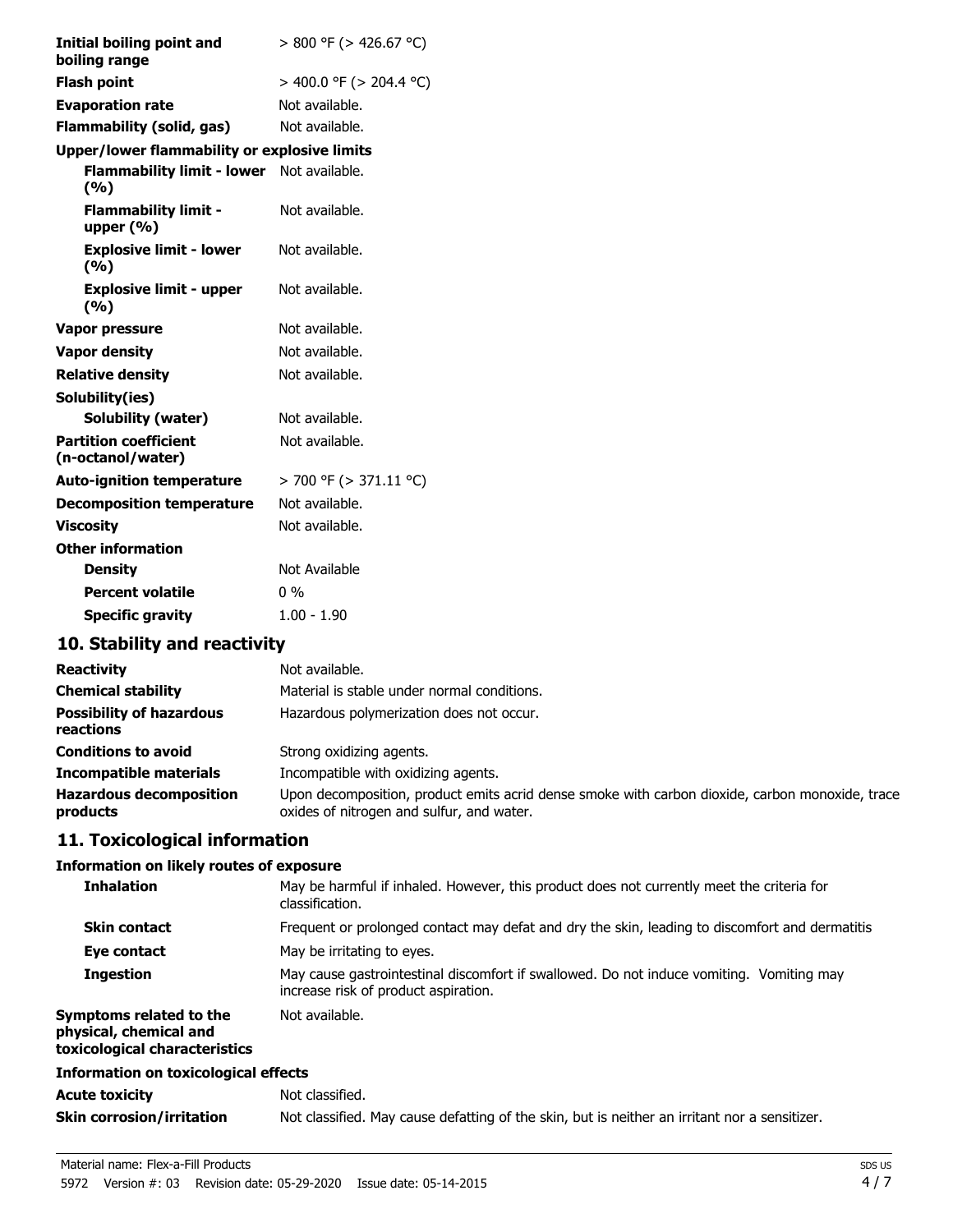| Serious eye damage/eye<br>irritation                  | Not classified.                                                |                                                                                                 |
|-------------------------------------------------------|----------------------------------------------------------------|-------------------------------------------------------------------------------------------------|
| Respiratory or skin sensitization                     |                                                                |                                                                                                 |
| <b>Respiratory sensitization</b>                      | Not classified.                                                |                                                                                                 |
| <b>Skin sensitization</b>                             | Not classified.                                                |                                                                                                 |
| <b>Germ cell mutagenicity</b>                         | Non-mutagenic based on Modified Ames Assay.                    |                                                                                                 |
| Carcinogenicity                                       |                                                                | This product is not considered to be a carcinogen by IARC, ACGIH, NTP, or OSHA.                 |
|                                                       | <b>IARC Monographs. Overall Evaluation of Carcinogenicity</b>  |                                                                                                 |
| NAPHTHENIC (CAS 64742-52-5)                           |                                                                | DISTILLATES (PETROLEUM), HYDROTREATED HEAVY 3 Not classifiable as to carcinogenicity to humans. |
|                                                       | OSHA Specifically Regulated Substances (29 CFR 1910.1001-1052) |                                                                                                 |
| Not regulated.<br>Not listed.                         | US. National Toxicology Program (NTP) Report on Carcinogens    |                                                                                                 |
| <b>Reproductive toxicity</b>                          | Contains no ingredient listed as toxic to reproduction         |                                                                                                 |
| Specific target organ toxicity<br>- single exposure   | Not classified.                                                |                                                                                                 |
| Specific target organ toxicity<br>- repeated exposure | Not classified.                                                |                                                                                                 |
| <b>Aspiration hazard</b>                              | Not classified.                                                |                                                                                                 |
| <b>Chronic effects</b>                                |                                                                | Prolonged or repeated contact may cause drying, cracking, or irritation of the skin             |
|                                                       |                                                                |                                                                                                 |

### **12. Ecological information**

| <b>Ecotoxicity</b>                   | This product has no known eco-toxicological effects. Not expected to be harmful to aquation<br>organisms. |
|--------------------------------------|-----------------------------------------------------------------------------------------------------------|
| <b>Persistence and degradability</b> | Not available.                                                                                            |
| <b>Bioaccumulative potential</b>     | Not available.                                                                                            |
| <b>Mobility in soil</b>              | Not available.                                                                                            |
| <b>Other adverse effects</b>         | Not available.                                                                                            |

### **13. Disposal considerations**

| <b>Disposal instructions</b>             | Dispose of contents/container in accordance with local/regional/national/international regulations.<br>When this product as supplied is to be discarded as waste, it does not meet the definition of a<br>RCRA waste under 40 CFR 261. |
|------------------------------------------|----------------------------------------------------------------------------------------------------------------------------------------------------------------------------------------------------------------------------------------|
| Hazardous waste code                     | Not applicable.                                                                                                                                                                                                                        |
| Waste from residues /<br>unused products | Dispose of in accordance with local regulations.                                                                                                                                                                                       |
| <b>Contaminated packaging</b>            | Offer rinsed packaging material to local recycling facilities.                                                                                                                                                                         |

### **14. Transport information**

#### **DOT**

Not regulated as dangerous goods.

### **IATA**

Not regulated as dangerous goods.

#### **IMDG**

Not regulated as dangerous goods.

#### **Transport in bulk according to** Not available. **Annex II of MARPOL 73/78**

#### **and the IBC Code**

| <b>General information</b> | Not regulated as dangerous goods.                                                                                                                                                                                                         |
|----------------------------|-------------------------------------------------------------------------------------------------------------------------------------------------------------------------------------------------------------------------------------------|
| <b>Further information</b> | If the product is shipped at temperatures below 212 °F (100 °C), it is not regulated for transport by<br>ground, air or vessel. If shipped above 212 deg F: "UN3257, Elevated Temperature Liquid, n.o.s.<br>(Asphalt mixture), 9, PG III" |

## **15. Regulatory information**

### **US federal regulations** All components are on the U.S. EPA TSCA Inventory List.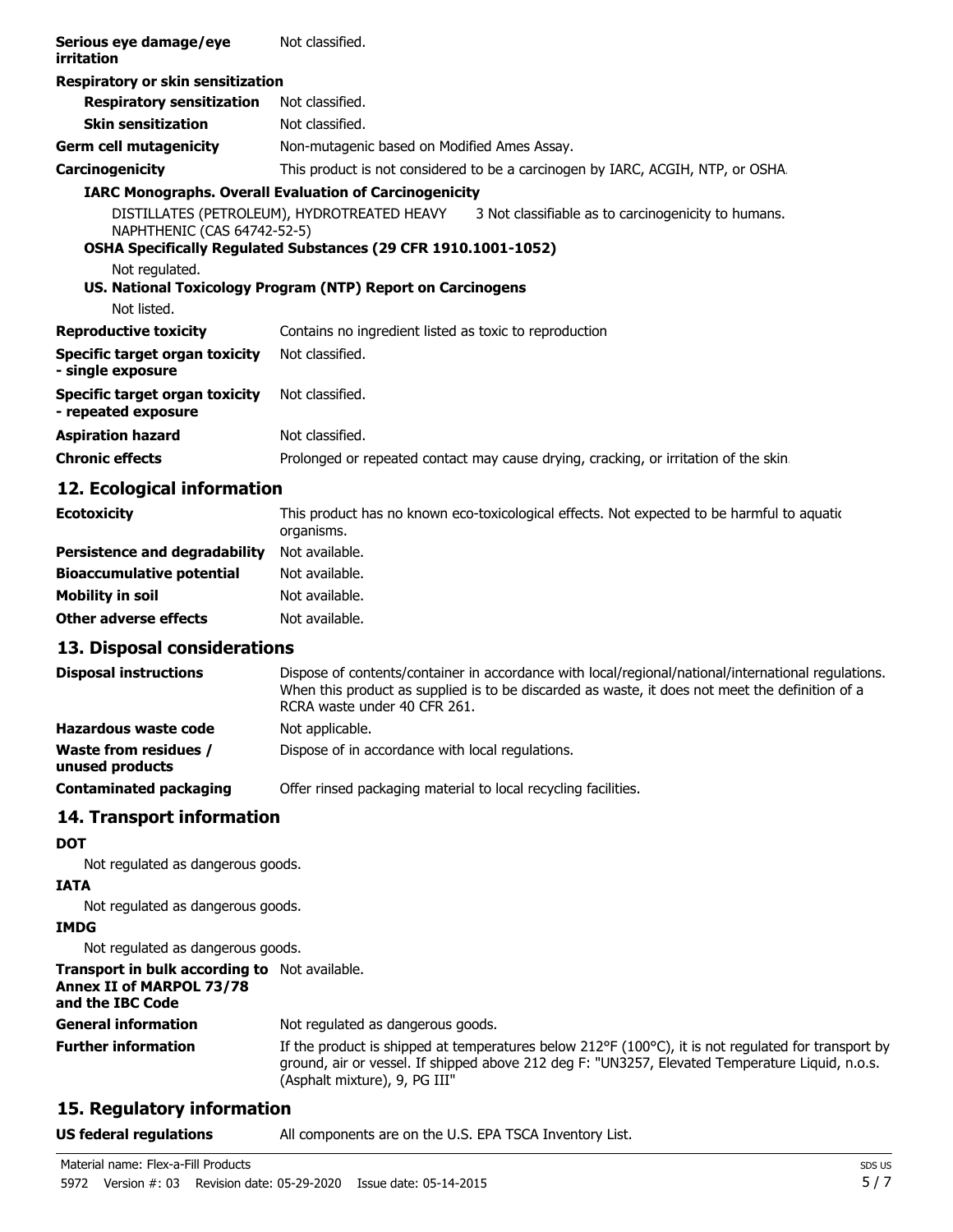|                                                                           | TSCA Section 12(b) Export Notification (40 CFR 707, Subpt. D)                                                                      |                        |
|---------------------------------------------------------------------------|------------------------------------------------------------------------------------------------------------------------------------|------------------------|
| Not regulated.                                                            |                                                                                                                                    |                        |
| <b>CERCLA Hazardous Substance List (40 CFR 302.4)</b>                     |                                                                                                                                    |                        |
| ASPHALT (CAS 8052-42-4)<br><b>SARA 304 Emergency release notification</b> | Listed.                                                                                                                            |                        |
| Not regulated.                                                            |                                                                                                                                    |                        |
|                                                                           | OSHA Specifically Regulated Substances (29 CFR 1910.1001-1052)                                                                     |                        |
| Not regulated.                                                            |                                                                                                                                    |                        |
|                                                                           | Superfund Amendments and Reauthorization Act of 1986 (SARA)                                                                        |                        |
| <b>SARA 302 Extremely hazardous substance</b>                             |                                                                                                                                    |                        |
| Not listed.                                                               |                                                                                                                                    |                        |
| <b>SARA 311/312</b><br><b>Hazardous chemical</b>                          | No                                                                                                                                 |                        |
| <b>SARA 313 (TRI reporting)</b><br>Not regulated.                         |                                                                                                                                    |                        |
| Other federal regulations                                                 |                                                                                                                                    |                        |
|                                                                           | Clean Air Act (CAA) Section 112 Hazardous Air Pollutants (HAPs) List                                                               |                        |
| Not regulated.                                                            |                                                                                                                                    |                        |
|                                                                           | Clean Air Act (CAA) Section 112(r) Accidental Release Prevention (40 CFR 68.130)                                                   |                        |
| Not regulated.                                                            |                                                                                                                                    |                        |
| <b>Safe Drinking Water Act</b><br>(SDWA)                                  | Not regulated.                                                                                                                     |                        |
| <b>US state regulations</b>                                               | WARNING: This product contains a chemical known to the State of California to cause cancer.                                        |                        |
| <b>California Proposition 65</b>                                          |                                                                                                                                    |                        |
|                                                                           | California Proposition 65 - CRT: Listed date/Carcinogenic substance                                                                |                        |
| ASPHALT (CAS 8052-42-4)                                                   | Listed: January 1, 1990<br>US. California. Candidate Chemicals List. Safer Consumer Products Regulations (Cal. Code Regs, tit. 22, |                        |
| 69502.3, subd. (a))                                                       |                                                                                                                                    |                        |
| ASPHALT (CAS 8052-42-4)                                                   | DISTILLATES (PETROLEUM), HYDROTREATED HEAVY NAPHTHENIC (CAS 64742-52-5)                                                            |                        |
| <b>International Inventories</b>                                          |                                                                                                                                    |                        |
| Country(s) or region                                                      | <b>Inventory name</b>                                                                                                              | On inventory (yes/no)* |
| Australia                                                                 | Australian Inventory of Chemical Substances (AICS)                                                                                 | Yes                    |
| Canada                                                                    | Domestic Substances List (DSL)                                                                                                     | Yes                    |
| Canada                                                                    | Non-Domestic Substances List (NDSL)                                                                                                | No                     |
| China                                                                     | Inventory of Existing Chemical Substances in China (IECSC)                                                                         | Yes                    |
| Europe                                                                    | European Inventory of Existing Commercial Chemical Substances<br>(EINECS)                                                          | Yes                    |

| Korea                       | Existing Chemicals List (ECL)                                                                                                                                                                                                                                                              | Yes |
|-----------------------------|--------------------------------------------------------------------------------------------------------------------------------------------------------------------------------------------------------------------------------------------------------------------------------------------|-----|
| New Zealand                 | New Zealand Inventory                                                                                                                                                                                                                                                                      | Yes |
| Philippines                 | Philippine Inventory of Chemicals and Chemical Substances<br>(PICCS)                                                                                                                                                                                                                       | Yes |
| Taiwan                      | Taiwan Chemical Substance Inventory (TCSI)                                                                                                                                                                                                                                                 | Nο  |
| United States & Puerto Rico | Toxic Substances Control Act (TSCA) Inventory                                                                                                                                                                                                                                              | Yes |
|                             | *A "Yes" indicates that all components of this product comply with the inventory requirements administered by the governing country(s)<br>A "No" indicates that one or more components of the product are not listed or exempt from listing on the inventory administered by the governing |     |

Europe **European List of Notified Chemical Substances (ELINCS)** No Japan Inventory of Existing and New Chemical Substances (ENCS) The Mass of the Mes

that one or more components of the product are not listed or exempt from listing on the inventory administered by the governing country(s).

# **16. Other information, including date of preparation or last revision**

| Issue date           | 05-14-2015 |
|----------------------|------------|
| <b>Revision date</b> | 05-29-2020 |
| Version #            | n٦         |